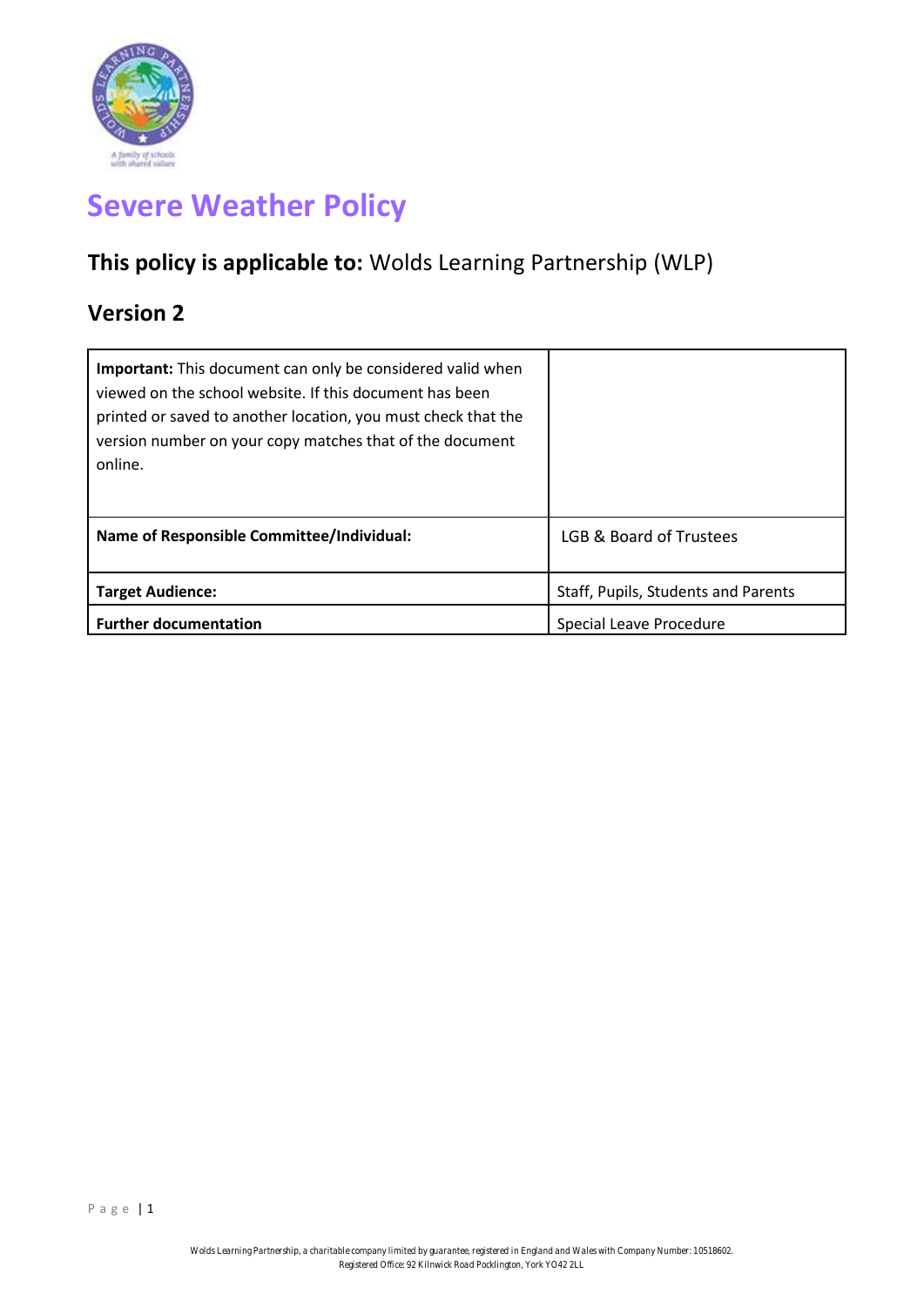

#### **Purpose**

The purpose of this policy is to provide staff and leaders with guidance regarding the approach the school will take in times of bad weather (e.g. heavy snow or flooding).

The Wolds Learning Partnership (WLP) recognises that during periods of severe weather, staff may face difficulties in travelling to and from work. Wherever possible, the school will remain open, and this will form the basis for decisions taken by the school regarding the attendance (or continued attendance) of staff at work. The school will take into account advice issued by the police, weather centre or local media in relation to prevailing weather conditions and the advisability of travel as well as the impact on the ability of the school to remain open and the health and safety of staff.

It is expected that staff attend work wherever possible, acting responsibly and proactively. Where staff have individual concerns (e.g. emergency caring responsibilities due to the closure of their child's school) they are encouraged to raise those concerns with the appropriate member of SLT or Headteacher/Head of School of their school or in their absence the CEO.

#### **Scope**

This policy applies to all employees of the WLP, any staff seconded to WLP, contracted and agency workers and any other individual working on and off the WLP sites.

#### **Responsibilities CEO and Headteacher/Head of School**

The CEO and Headteacher/Head of Schools are responsible for ensuring that staff are treated fairly and consistently in the application of this policy. The CEO and Headteacher/Head of School will advise in response to bad weather.

The CEO and Headteacher/Head of School will decide on whether or not the school can remain open and will ensure the Severe Weather Policy is adhered to.

The CEO and Headteacher/Head of School are responsible for ensuring that all staff are aware of this policy and procedure. The team will also ensure that the policy is implemented fairly and consistently, whilst acknowledging that there will be individual circumstances that will need to be taken into account.

#### **Leaders**

Leaders and staff with supervisory or leadership responsibilities must ensure they carry out their responsibilities fairly and consistently, ensuring staff are aware that it is expected that they attend work wherever possible.

#### **Staff**

Staff are responsible for adhering to this policy and for following any further instructions issued by or on behalf of the CEO/Headteacher/Head of School.

All staff should make every effort to attend work wherever possible. Staff are encouraged to think ahead and have a contingency plan in mind, should bad weather occur. Staff may need to consider alternative methods of travel and alternative routes. Staff are also encouraged to consider the options they face should their normal childcare arrangements be disrupted. If you are unable to get into work or you know you are going to be delayed, please contact your school as soon as possible.

P a g e | 2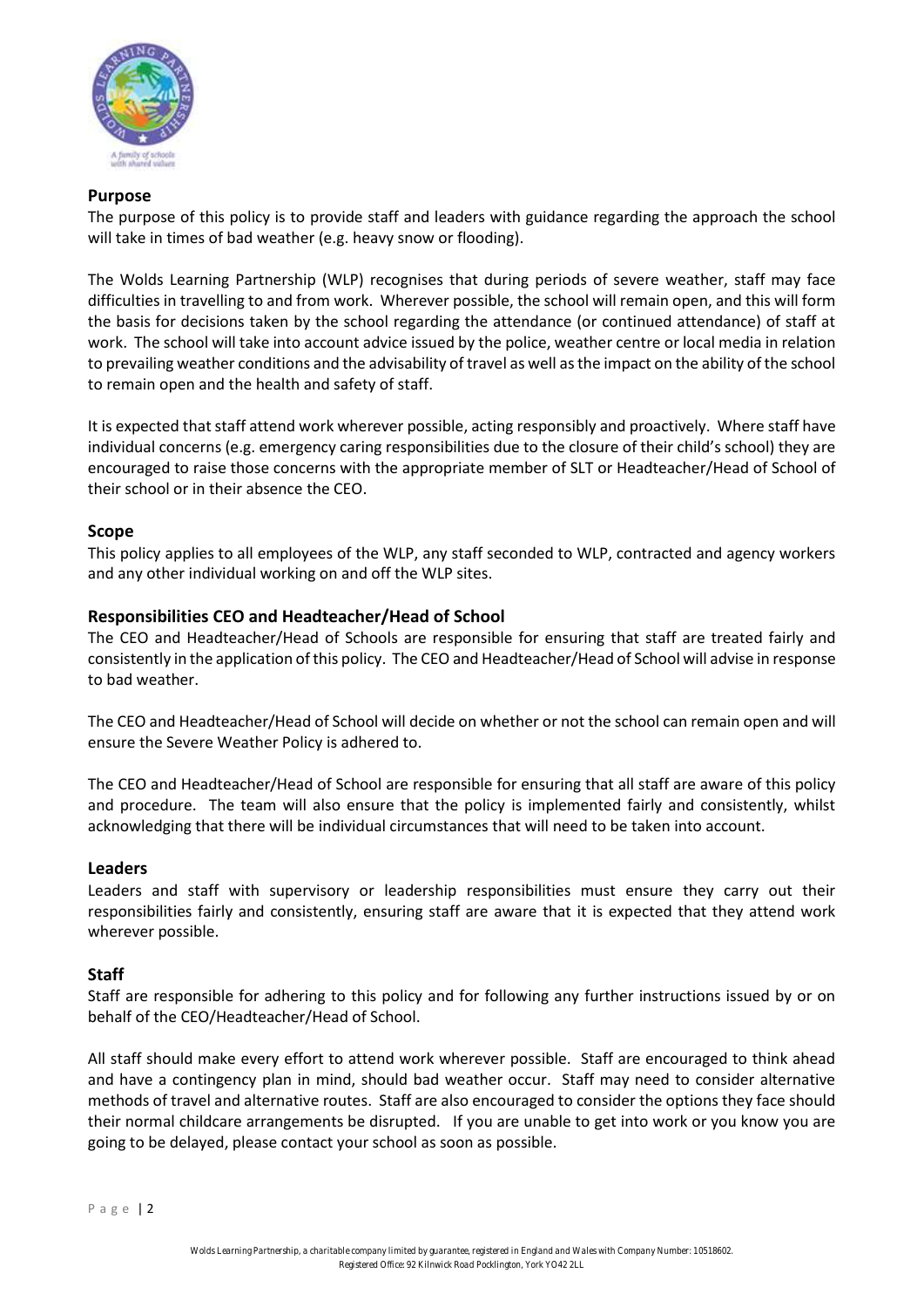

#### **Equality and Diversity**

WLP is committed to:

- Eliminating discrimination and promoting equality and diversity in its policies, procedures and guidelines
- Delivering high quality teaching and services that meet the diverse needs of its student population and its workforce, ensuring that no individual or group is disadvantaged

Where an employee has a disability that restricts their ability to travel, the employee and their manager may wish to consider making contingency arrangements, bearing in mind 'reasonable adjustments' reflected in the Equality Act 2010.

#### **Vision and Values**

WLP's vision is to develop a culture of respect, honesty and high aspiration, encouraging staff and pupils/students to inspire each other and learn to value greatness, ambition and achievement of all kinds.

WLP schools aim to remain open when there is bad weather and will only close when absolutely necessary, ensuring that pupil/student learning is not affected wherever possible.

#### **Severe Weather**

Staff can expect to be treated fairly and consistently in circumstances of severe weather. Where staff make every effort to attend work and arrive late, or have to turn back after making significant efforts to attend, their pay will not be affected, therefore they will receive normal pay.

Where staff have no option but to leave early they should access the Special Leave Policy in terms of access to emergency leave.

It is recognised that whilst all staff are encouraged to attend work in bad weather wherever possible, where severe weather and individual circumstances mean that the employee cannot travel to work (e.g. snowed in at home) they will be required to either access the school network and work from home or make the time up at the discretion of a member of the SLT, who must be responsible for ensuring that the appropriate action is taken. If a member of staff cannot attend work due to child care issues unpaid leave will be granted. Where the Headteacher/Head of School/CEO decides that the school must close due to severe weather, staff sent home will be paid their normal pay.

Where the school is closed and some staff are required to remain at school, consideration should be given to the rationale for this decision (e.g. do they live locally? Have they volunteered to remain at work and have assessed any associated health and safety risks?)

#### **Monitoring Compliance with and Effectiveness of this Policy**

Compliance and effectiveness of this policy will be monitored by the Headteacher/Head of School.

#### **Associated Documentation**

• Special Leave Procedure

#### **Review**

This policy will be reviewed in partnership with recognised trade union partners within 2 years of the date of implementation.

P a g e | 3